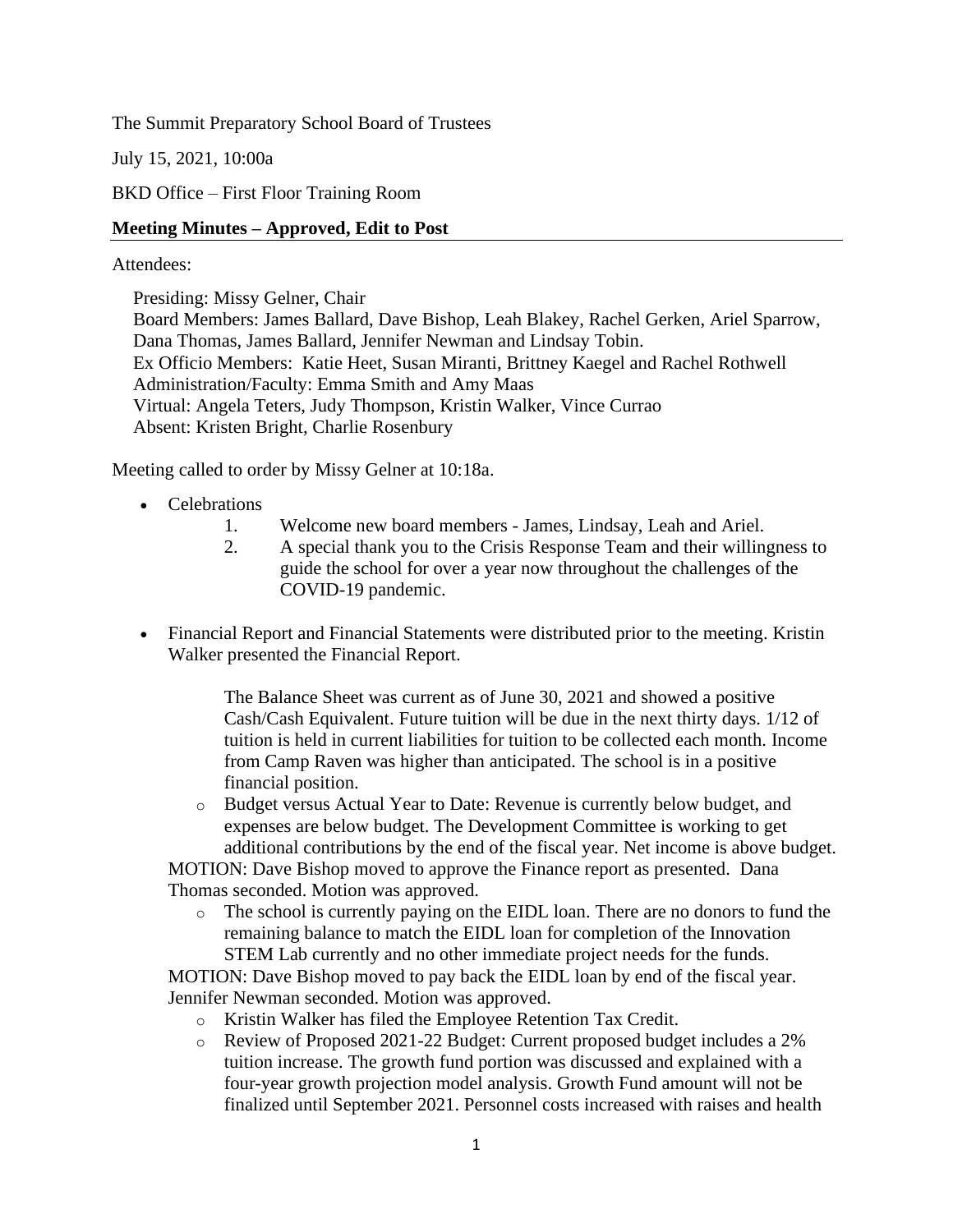insurance costs increased as well. Full-time Administrative Assistant and parttime Lower School STEM Coordinator positions were added for next year. Music and Art now have two teachers each and a paid Athletic Director position was added. A full-time math teacher was added for upper school. The budget includes hiring a bus driver and second fun zone coordinator. FTE is assumed to be 126 for the proposed budget and FTE is currently 114.2 for 2021-22 school year.

MOTION: Rachel Gerken made a motion to approve the budget for the 2021-22 school year as presented from the Finance Committee. Jennifer Newman seconded. Motion was approved.

- o Switching to the FACTS System has really impacted the Account Receivables/Collections. Kristin Walker reports having significantly less families to follow up with.
- o Approval of authorized signers for The Summit accounts is done at the annual BOT meeting. Incoming SPO President, Rachel Rothwell, has requested signatory access for the SPO account. This will be discussed at the next BOT meeting after some brainstorming on options and ideas to fit SPO and school financial policies.

MOTION: Jennifer Newman made a motion to add Dr. Katie Heet, Head of School, Dave Bishop, President, and Rachel Gerken, Secretary, as authorized signers to Summit bank accounts for the 2021-22 school year. James Ballard seconded. Motion was approved.

## CONSENT AGENDA (Status Reports)

The following reports were submitted to the board in advance of the meeting.

- 1. Head of School Report Dr. Katie Heet
	- o Admin Assistant start date moved back to 7/22/21. Interviews for the third-grade faculty position begin 7/16/21.
- 2. Faculty Report Emma Smith
- 3. Admissions Report, Attrition Report Amy Maas
	- $\circ$  Two more students going into 7<sup>th</sup> grade since report, which takes total students to 122. There are five active contracts extended and ten in the admissions pipeline. This is a positive trend in enrollment following COVID. Admissions team is working hard to recover from a 30% enrollment drop last year. Upper school is the strongest it has been in 8 years.
- 4. Development Report Vince Currao
- 5. Marketing Report Amy Maas
	- o Plans for the 2021-22 school year have been established and include SEO Optimization with Campaignium. Aside from online, focus will also be on attending events to increase local awareness of The Summit.
- 6. Strategic Planning Charlie Rosenbury
- 7. Building and Grounds Report Dana Thomas
- 8. SPO Report Rachel Rothwell
	- o Congrats to SPO for the successful SPO Retreat. It was a great way to kick off the year and bring everyone together.

MOTION: Dave Bishop moved to approve the Consent Agenda as presented prior to the meeting. Leah Blakey seconded. Motion was approved.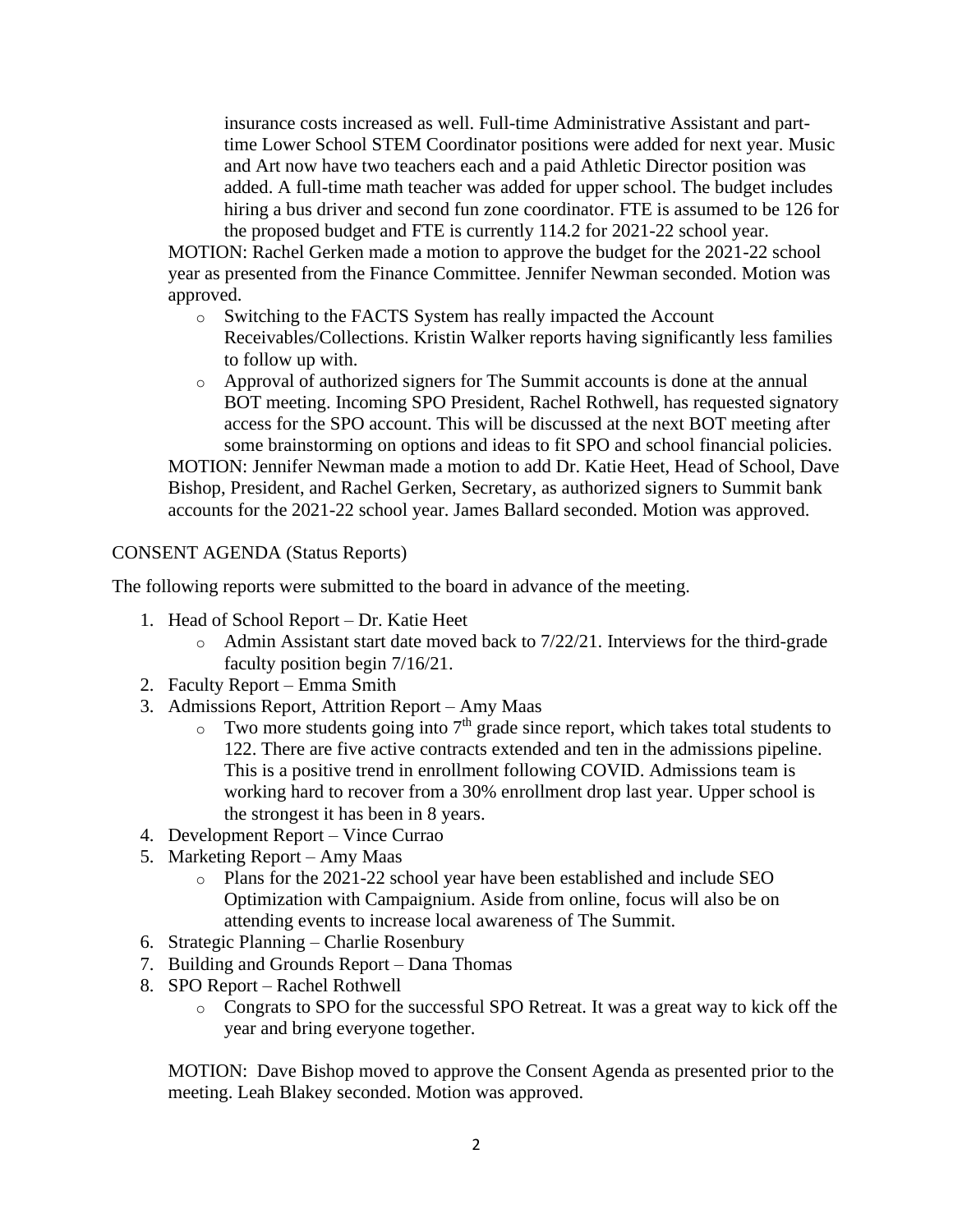## OLD BUSINESS

- Development Vince Currao, Judy Thompson
	- o Ongoing weekly development huddle with Dr. Katie Heet, Kristin Walker and Vince Currao.
	- o Innovation STEM Lab to be the focus for 2021-22 school year.
	- o Pledge Gift Agreement to be revisited and discussed at the August BOT Meeting.
- COVID Management on Campus Plan to be issued on  $8/9/21$ .
- Onboarding Plans
	- o Doodle Poll will be sent to new members to find a date to have New Board Member Orientation.
	- o Board Mentors were selected as follows: Kristen Bright will mentor Ariel Sparrow. Judy Thompson will mentor Lindsay Tobin. Dana Thomas will mentor James Ballard. Rachel Gerken to mentor Rachel Rothwell. Missy Gelner will mentor Angela Teters. Dave Bishop will mentor Leah Blakey.

### NEW BUSINESS

- Organizational & Faculty Updates Katie Heet
	- o Admin Assistant start date moved back to 7/22/21. Interviews for the third-grade faculty position begin 7/16/21. New Organizational Chart presented and updated with additional positions for 2021-22 school year.

MOTION: Rachel Gerken made a motion to approve the 2021-22 Organizational Chart with updates. Dave Bishop seconded. Motion was approved.

- Cognia Accreditation
	- o Formerly Advanced Ed, The Summit has been accredited with Cognia because of the ISACS accreditation. Annual fee is \$1,200 and does not provide any additional offerings to the school. Admin team recommended the school not maintain the accreditation after it expires. Board of Trustees agreed to let the accreditation expire.
- Bylaw Review
- Board Self Evaluations
	- o These will be sent out soon to current board members.
- Head of School Evaluation

# APPROVAL OF MINUTES FROM JUNE 21, 2021, BOT MEETING

MOTION: Dana Thomas made a motion to approve the June 21, 2021, BOT minutes as distributed. Rachel Gerken seconded. Motion carries unanimously.

### HOUSEKEEPING

• 2021-2022 Items to Calendar